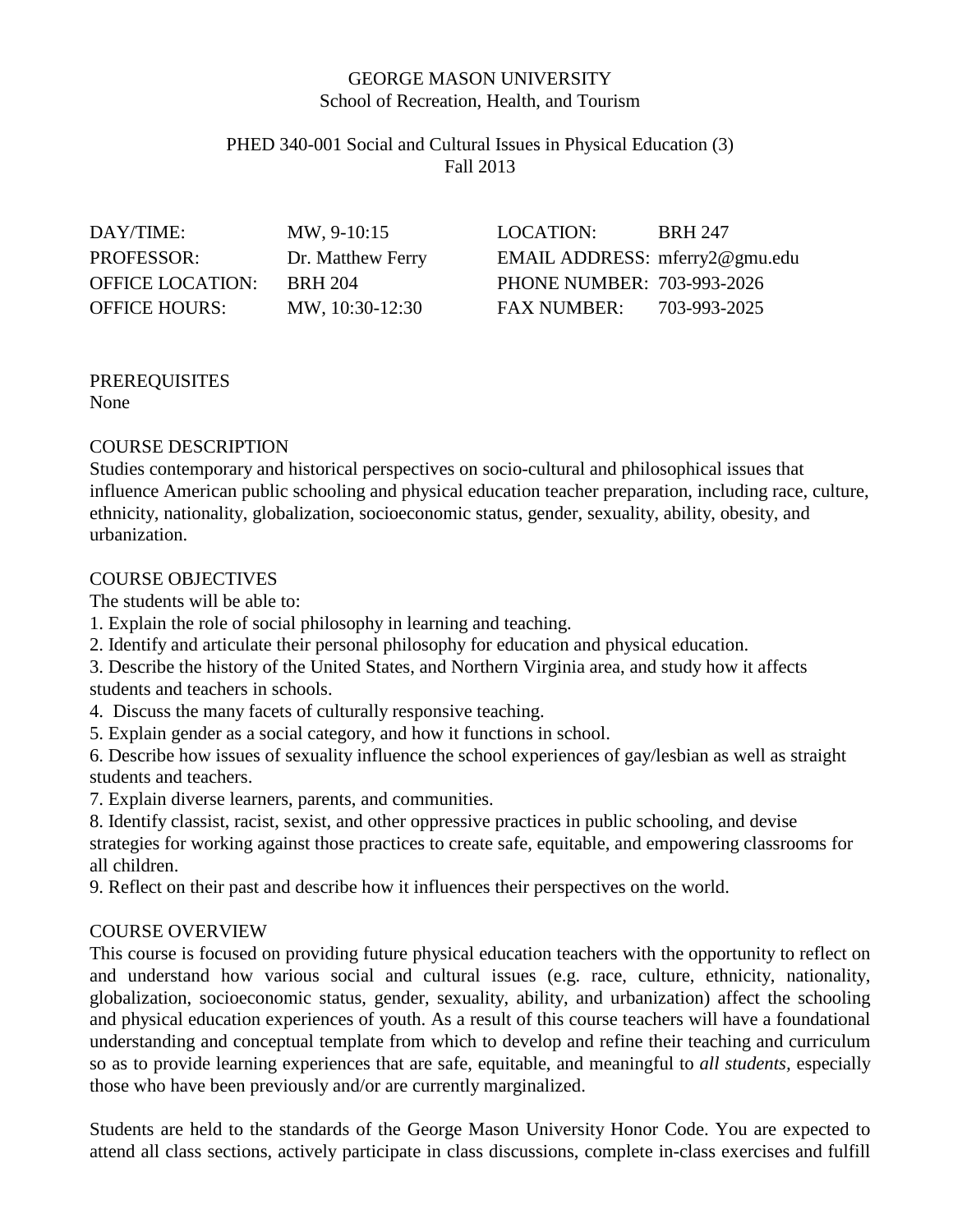all assignments. Assignments must be turned in at the beginning of class on the specified date due or **no credit will be given**.

Further, upon completion of this course, students will meet the following professional accreditation standards:

#### NASPE National Standards

This course will have a focused eye on helping students understand the value and importance of Standard 5 of the National Standards for Physical Education as published by the National Association for Sport and Physical Education

Standard 5-Exhibits responsible personal and social behavior that respects self and others in physical activity settings.

It is the opinion of the instructor, as grounded in the literature (e.g. Tischler & McCaughtry, 2011: Flory & McCaughtry 2011; Ferry, McCaughtry, & Kulinna, 2011), that all of the remaining NASPE standards are unlikely to be addressed and/or met *by all students* unless teachers are aware of and sensitive to the marginalizing and damaging experience students of various 'minorities' (ability, masculinity, etc.) have endured historically.

#### NCATE/NASPE National Initial Teacher Certification Standards

#### *1 Scientific and Theoretical Knowledge*

-The research and theory utilized in this course is designed to address Element 1.4: Identify historical, philosophical, and social perspectives of physical education issues and legislation.

#### *3 Planning and Implementation*

-This course and the attention paid to historically/contemporarily marginalized groups addresses Element 3.4: Plan for and manage resources to provide active, fair, and equitable learning experiences. 3.5: Plan and adapt instruction for diverse student needs, adding specific accommodations and/or modifications for student exceptionalities. And 3.6: Plan and implement progressive and sequential instruction that addresses the diverse

### needs of all students.

#### *6 Professionalism*

-The undergirding focus on an equitable education for all students regardless of social positionality is essential to demonstrating professional behavior in classes that are populated by heterogeneous and diverse learners, and thus addresses elements 6.1: Demonstrate behaviors that are consistent with the belief that all students can become physically educated individuals. 6.2: Participate in activities that enhance collaboration and lead to professional growth and development. 6.3Demonstrate behaviors that are consistent with the professional ethics of highly qualified

teachers. 6.4 Communicate in ways that convey respect and sensitivity

### College of Education and Human Development Core Values

### *Social Justice*

-It is also the opinion of the instructor that there is currently no course in the health and physical education teacher education program that *explicitly* deals with issues of social justice. This course provides an increased focus to the PHED program's demonstration of this core value. *Innovation* and *Research Based Practice*

-In recent years and in increasing numbers pedagogy research articles published in the top physical education journals (Research Quarterly for Exercise and Sport, Journal of Teaching in Physical Education, Physical Education and Sport Pedagogy, and Sport, Education and Society) have been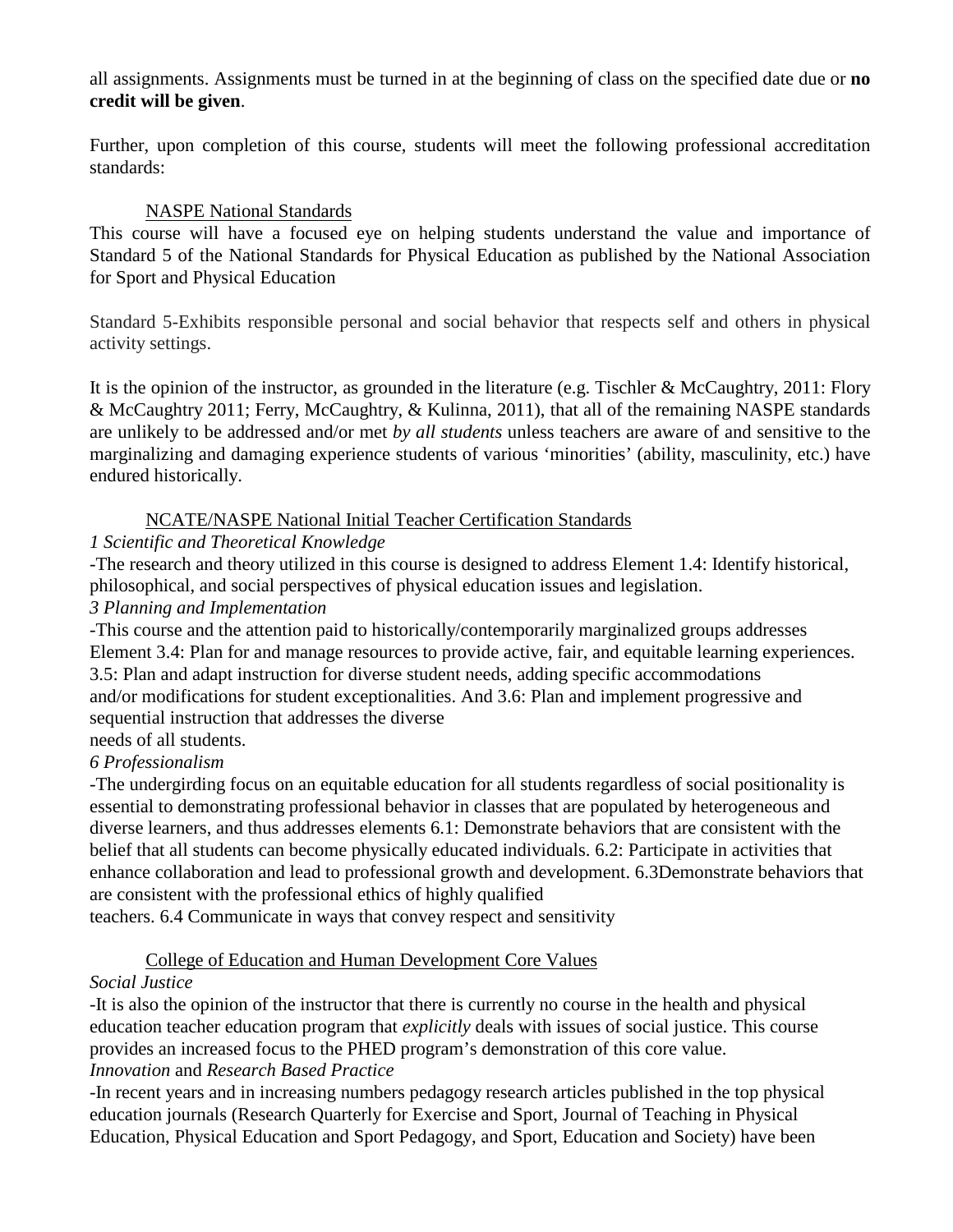unambiguously done from a critical and social and cultural perspective. Much of this research represents the "cutting edge" of our field and makes this course innovative. *Ethical Leadership*

# -Students who learn to understand, empathize, and subsequently create educational spaces that are just and equitable are demonstrating ethical leadership.

### REQUIRED READINGS

- 1. Ozlem, S. & DiAngelo, R. (2012). *Is everyone really equal: An introduction to key concepts in social justice education.* Teachers College Press: New York
- 2. Howard, G.R. (2006). *We can't teach what we don't know.* Teachers College Press: New York.
- 3. Instructor will provide additional readings.

### EVALUATION

### **Assignments:**

1. Preparation/participation – 280 points (28 classes @ 10 points/class)

Each class period, a preparation/participation rating scale will be completed to evaluate each student's preparedness and contribution to the class period. These ratings are meant to encourage students to keep pace with their learning (e.g., complete readings, have paper drafts due, etc.) and contribute to the social construction of knowledge in the course. The rating scale will include professor ratings (4 points) and student self-ratings (6 points). At the end of each class period, students will complete self-ratings of their readiness and contributions to the learning environment, which will later be combined with the professor ratings to form a class period rating.

#### 2. Personal Social and Cultural Biography Paper – 100 points

Students will spend time critically reflecting on their own personal biography through the lens of their own social and cultural positionalities, and how socialization in these ways has and continues to inform their views with respect to a career as a physical educator.

#### 3. Midterm Exam – 100 points

Students will complete an essay exam covering the content of the course readings at the halfway point in the course. Building from their social and cultural biography, students will contemplate and discuss how course readings to this point are informing their views as to what it means to be a socially conscious teacher.

### 4. Philosophical Platform – 200 points

Students will be given the final exam at the end of the final class meeting. Students will have one week to complete the exam and submit it at the scheduled final exam time. Building from the personal social and cultural biography paper, the midterm exam, and further course reading, discussion, and activities, students will more fully develop a working philosophical platform for how they will conduct their work as a socially conscious teacher.

#### 5. Final Paper Presentation - 100 points

Using a Powerpoint slideshow, students will formally present a small portion (maximum 5 minutes) of their philosophical platform/final exam during the final exam class.

\*All assignments will be explained in further detail in assignment overviews provided by the instructor.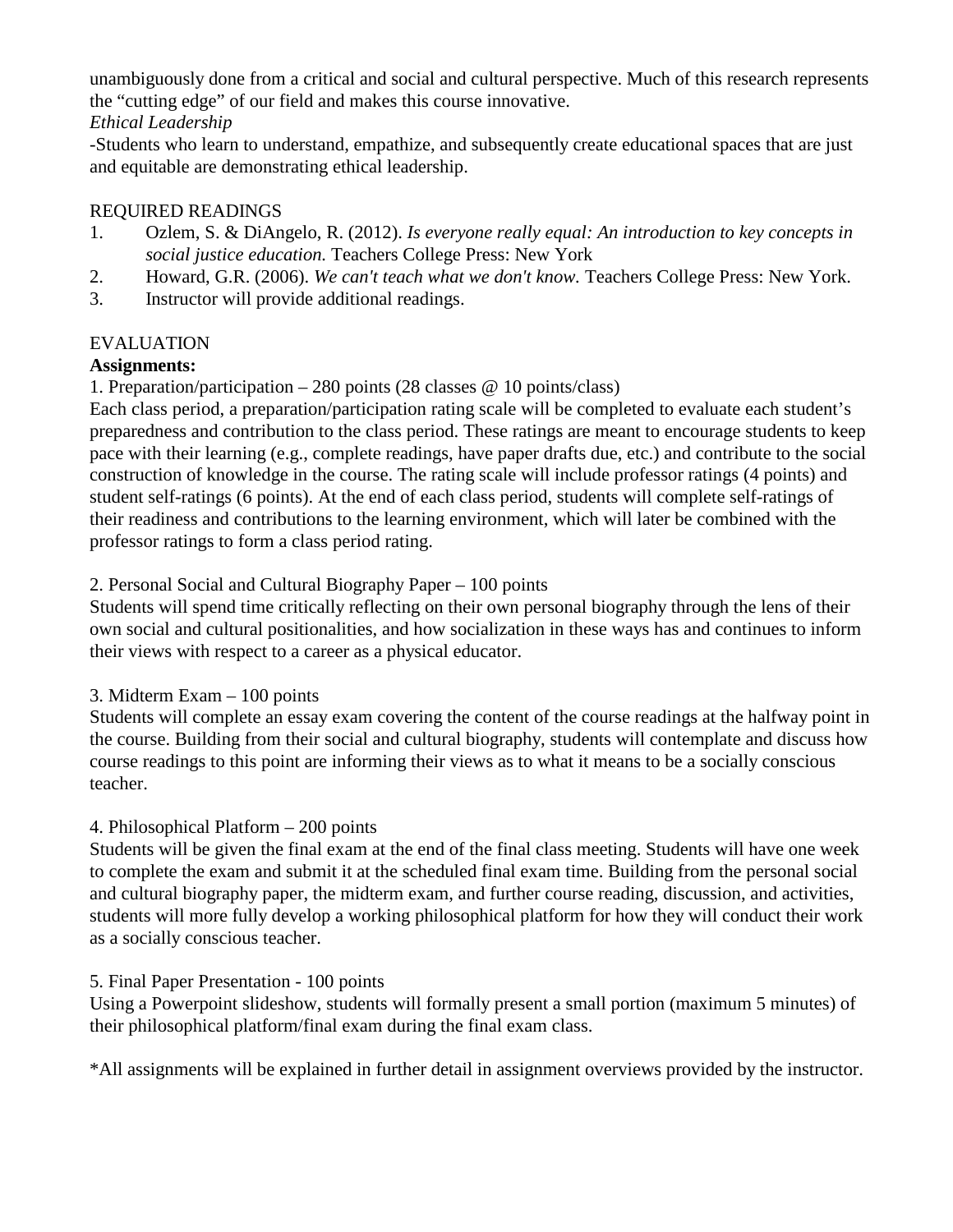# **Grading System:**

| Preparation/participation ratings | 280 |
|-----------------------------------|-----|
| (28 ratings @ 20points each)      |     |
| Personal Biography Paper          | 100 |
| Midterm Exam                      | 100 |
| Final Exam/Philo Platform         | 200 |
| <b>Final Exam Presentation</b>    | 100 |
|                                   | 780 |

# **Grading Scale (%)**

| $A = 94 -$<br>100 | $B_{+}$ = 88 - 89 | $C_{+}$ = 78 - 79    | $D = 60 - 69$ |
|-------------------|-------------------|----------------------|---------------|
| $A - 90 -$<br>93  | $B = 84 - 87$     | $C = 74-77$ F = 0-59 |               |
|                   | $B - 80 - 83$     | $C_{-}$ = 70 – 73    |               |

## **Class Schedule:**

| Date            | <b>Topic and Assignments Due</b>                         |
|-----------------|----------------------------------------------------------|
| Aug 26/28       | 26-Course introductions and syllabus                     |
|                 | 28-Social Justice and Education                          |
| Sept. $2/4$     | 2-No Class                                               |
|                 | 4-Social Justice and Education                           |
|                 | <b>Personal Social and Cultural Biography Paper: 9/4</b> |
|                 | <b>PETES Mtg., 10-10:30</b>                              |
|                 | <b>BRH</b> Atrium                                        |
| Sept. 9/11      | Race and Education                                       |
| Sept. 16/18     | Race and Education/TBD                                   |
| Sept. 23/25     | Socioeconomic Status and Class in Education/PE           |
| Sept. 30, Oct/2 | Urban/Metropolitan PE                                    |
| Oct. 7/9        | Gender: Education and PE                                 |
| Oct. 14/16      | Gender and PE                                            |
| Oct 21/23       | Midterm Prep or TBD                                      |
|                 | Midterm Exam: 10/23                                      |
|                 | <b>Philosophical Paper and Exam Assigned</b>             |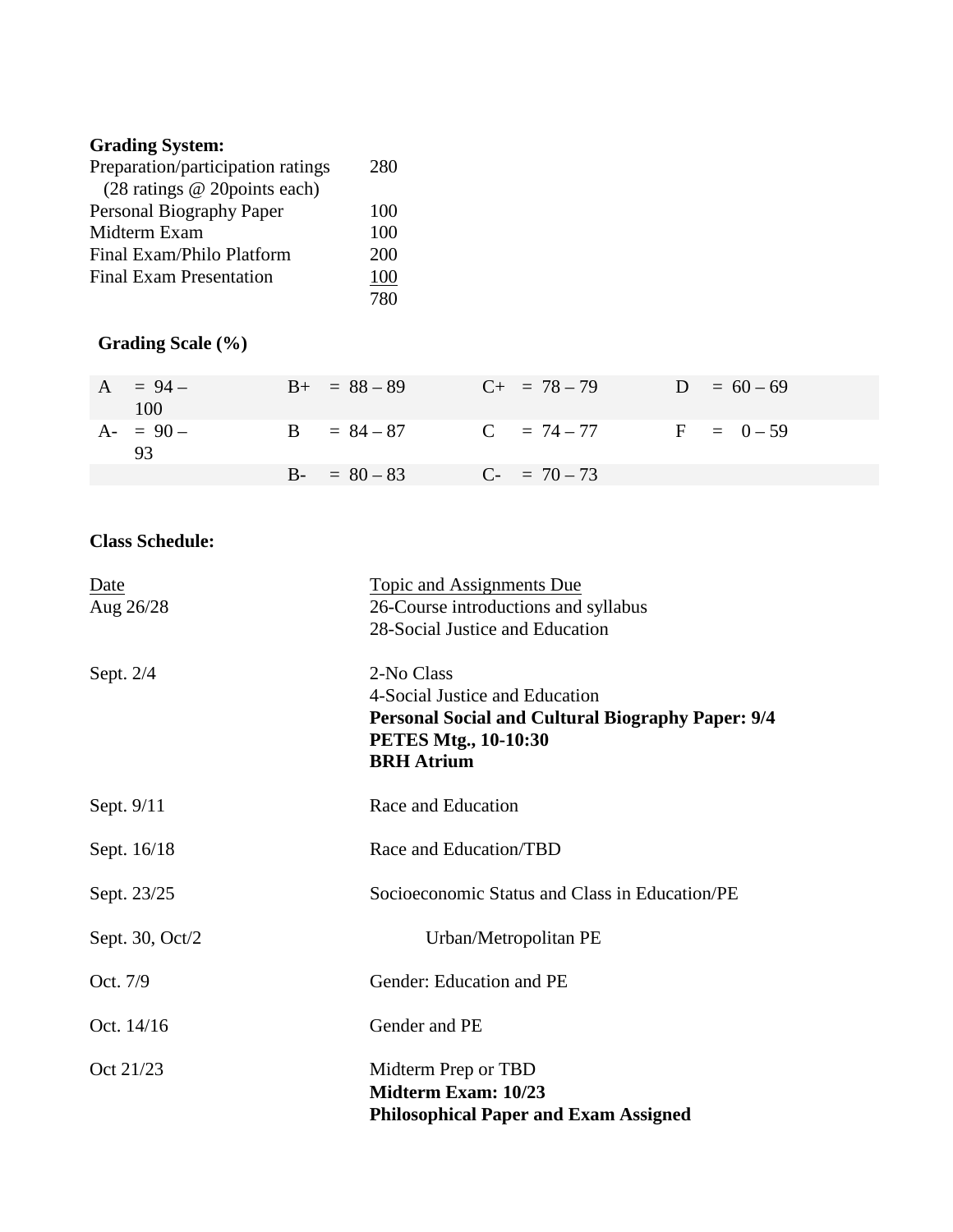| Oct 28/30  | Sexuality and PE                                                                     |
|------------|--------------------------------------------------------------------------------------|
| Nov. $4/6$ | Obesity and PE                                                                       |
| Nov. 11/13 | Fitness Testing/Ability in PE                                                        |
| Nov. 18/20 | Retrospective and Public Views of School PE                                          |
| Nov 25/27  | <b>Curricular Diversity</b><br><b>Philosophical Platform, First Draft Due: 11/25</b> |
| Dec. $2/4$ | 2-Student Chosen Topics<br>4-Student work-day                                        |

#### **Final Exam/Presentations/Philosophical Platform:** Monday December 16, 7:30-10:15

Note: Faculty reserves the right to alter schedule/nature of content and evaluation.

#### Note: This is a Writing Intensive course

This course fulfills the Writing Intensive requirement in the PHED major. It does so through the 1000 word paper on one's personal and social and cultural biography paper, which is due 9/4, the 1000 word mid-term exam which is due 10/23, and the 2500-word philosophical platform which is due 11/25 and 12/16. All papers/exams will be completed through a draft/feedback/revision process to be explained on outlines provided in class and posted to Blackboard.

#### *Student Expectations*

- Students must adhere to the guidelines of the George Mason University Honor Code [Se[e http://oai.gmu.edu/honor-code/\]](http://oai.gmu.edu/honor-code/).
- Students with disabilities who seek accommodations in a course must be registered with the George Mason University Office of Disability Services (ODS) and inform their instructor, in writing, at the beginning of the semester [Se[e http://ods.gmu.edu/\]](http://ods.gmu.edu/).
- Students must follow the university policy for Responsible Use of Computing [See [http://universitypolicy.gmu.edu/policies/responible-use-of](http://universitypolicy.gmu.edu/policies/responible-use-of-computing)[computing/\]](http://universitypolicy.gmu.edu/policies/responible-use-of-computing).
- Students are responsible for the content of university communications sent to their George Mason University email account and are required to activate their account and check it regularly. All communication from the university, college, school, and program will be sent to students solely through their Mason email account.
- Students must follow the university policy stating that all sound emitting devices shall be turned off during class unless otherwise authorized by the instructor.

#### *Campus Resources*

- The George Mason University Counseling and Psychological Services (CAPS) staff consists of professional counseling and clinical psychologists, social workers, and counselors who offer a wide range of services (e.g., individual and group counseling, workshops and outreach programs) to enhance students' personal experience and academic performance [Se[e http://caps.gmu.edu/\]](http://caps.gmu.edu/).
- The George Mason University Writing Center staff provides a variety of resources and services (e.g., tutoring, workshops, writing guides, handbooks) intended to support students as they work to construct and share knowledge through writing [Se[e http://writingcenter.gmu.edu/\]](http://writingcenter.gmu.edu/).
- For additional information on the College of Education and Human Development, School of Recreation, Health, and Tourism, please visit our website [Se[e http://rht.gmu.edu\]](http://rht.gmu.edu/).

PROFESSIONAL BEHAVIOR: Students are expected to exhibit professional behaviors and dispositions at all times.

CORE VALUES COMMITMENT: The College of Education and Human Development is committed to collaboration, ethical leadership, innovation research-based practice, and social justice. Students are expected to adhere to these principles.